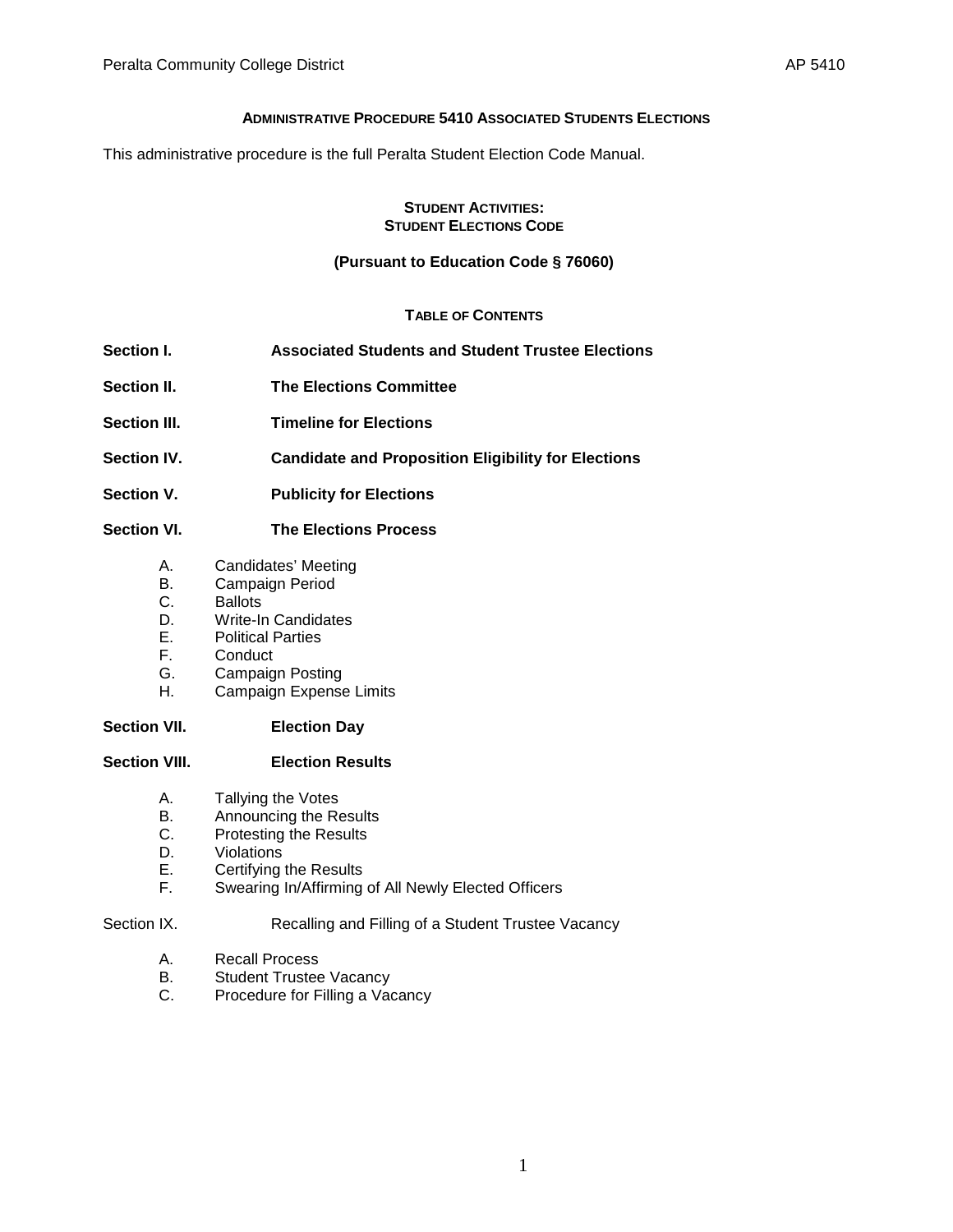### **Section I. Elections**

- A. The Associated Students shall conduct annual elections to elect officers and propositions.
- B. Propositions include, but are not limited to, amendments to each Associated Students' Constitution, initiatives as allowed by the Education Code, referendums, recalls, and resolutions.
- C. The Associated Students shall conduct annual elections to elect two (2) Student Trustees from the consolidated Peralta Community College District Colleges.

### **Section II. The Elections Committee**

- A. The election process shall be overseen by an Elections Committee which includes:
	- The Elections Committee Chairperson;
	- Four Elections Council members; and
	- The Director of Student Activities and Campus Life or an administrator designated by the College President (hereinafter referred to as "Director")
- B. The Elections Committee Chairperson shall be appointed by the Associated Student Body President at each College. The Chairperson, in turn, shall appoint four members to the Elections Committee.
- C. The Appointments of the Elections Committee shall occur no later than eleven weeks before Election Day as delineated in the Section III of this Code (Timeline for Elections).
- D. Elections shall be under the administrative charge of the Elections Committee Chairperson and be conducted under the guidelines that comply with this Code and the specific Constitution and By-Laws of each College. Election procedures are subject to review by the Director.
- E. The Advisor is a non-voting member of the Election Committee. The Director may only vote in order to break a tie vote within the Election Committee. The Director may veto a decision of the Election Committee. The Committee may override the Director's veto with a two-thirds (2/3) vote.
- F. Members of the Election Committee must not be seeking an Associated Students' office in the upcoming General or Special Elections. If any member of the Election Committee plans to seek re-election or declines to sit on the committee, the Election Committee Chairperson shall select a replacement.
- G. Guidelines must be established to ensure that the Elections Chairperson and Elections Committee members are neutral and impartial with regard to candidacy, candidates, and issues involved in the election. No member of the Election Committee shall assist nor endorse or oppose any candidate and/or ballot measure either in writing, verbally, or financially.

# **Section III. Timeline for Elections**

- A. General Elections shall be held annually on the second Tuesday of April and shall include the Wednesday of the same week. Special elections, which may be held in the fall semester, shall conform to similar timeline and procedures outlined in this Election Code.
- B. The following is the timeline for elections.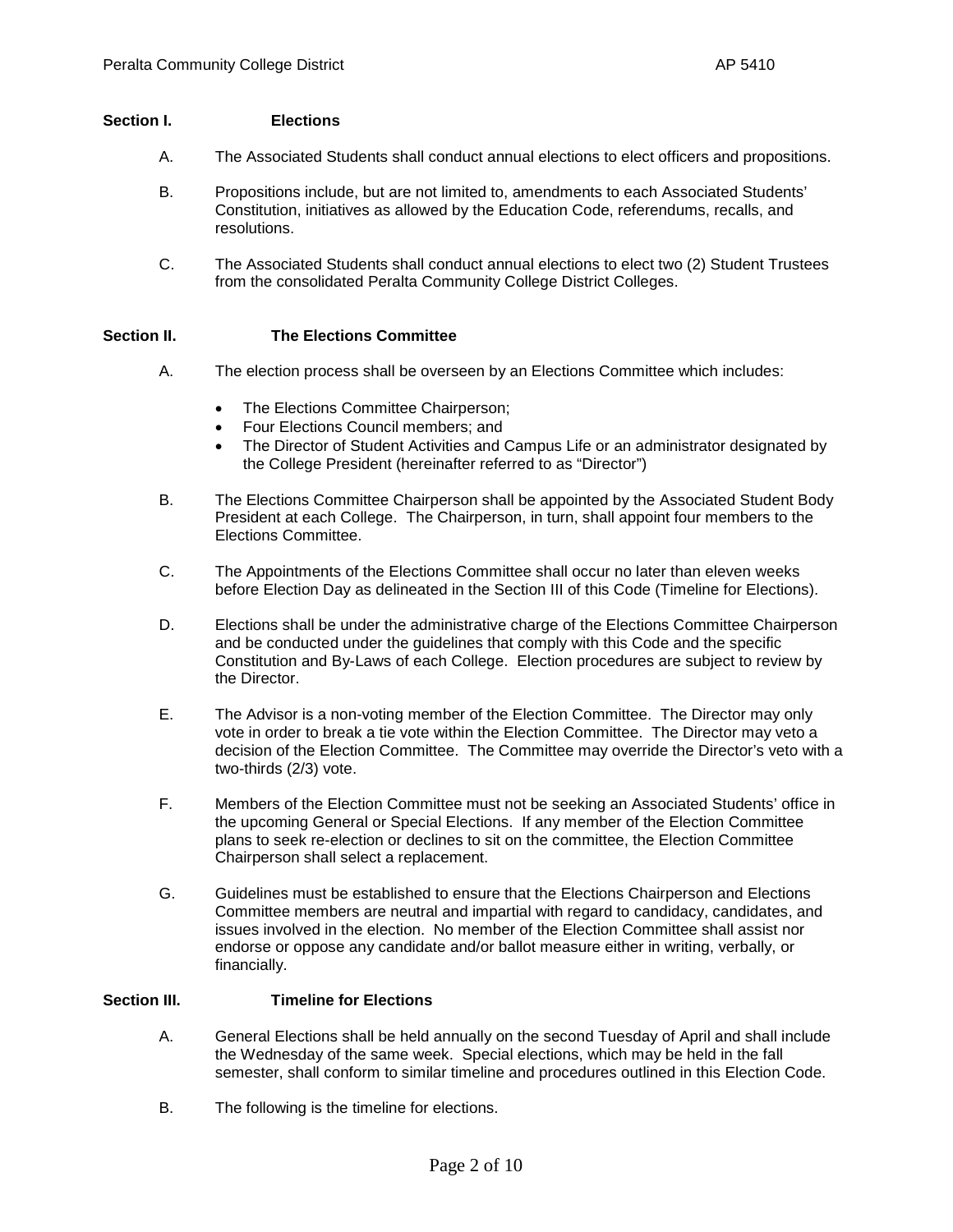| Event(s)                                 | Date(s)                                               | <b>Length of Time</b> |
|------------------------------------------|-------------------------------------------------------|-----------------------|
| Election Committee must have been        | Eleven weeks before Election Day                      | Anytime before        |
| formed                                   |                                                       |                       |
| <b>Announcement of Election Timeline</b> | Ten weeks before Election Day                         |                       |
| <b>Application Filing Open</b>           | Ten weeks before Election Day                         | For three weeks       |
| Application Filing Deadline for All      | Seven weeks before Election Day                       |                       |
| Candidates and Props.                    |                                                       |                       |
| Official Announcement of Candidates and  | Six weeks before Election Day                         |                       |
| Propositions                             |                                                       |                       |
| Candidates meetings                      | Five weeks before Election Day                        | For one week          |
| Campaign period                          | Four weeks before Election Day                        | For four full weeks   |
| Ballots must be printed                  | One week before Election Day                          |                       |
| Election Days (Tuesday/Wednesday)        | Second Tuesday of April and the accompanying          | For two days          |
|                                          | Wednesday of the same week.                           |                       |
|                                          | Elections scheduled to occur during Spring Break will |                       |
|                                          | be rescheduled to occur on                            |                       |
|                                          | the Tuesday and Wednesday that immediately follow     |                       |
|                                          | the week of Spring Break.                             |                       |
| Announcement of election results         | The following Monday after Election Day(s) by 5 p.m.  |                       |
| Turn in Student Protest Form to          | Third Tuesday of April by 5 p.m.                      |                       |
| challenge election results               |                                                       |                       |
| <b>Certification of Election Results</b> | One week following announcement of election results   |                       |
|                                          | (the following Monday by 5 p.m.)                      |                       |

- C. The Elections Committee, by the time it announces the official start date for filing applications, shall announce the official timeline for that election cycle. The timeline outlined in this Code is intended as the ideal. Extenuating circumstances could require a change in these timelines, but all changes should conform as close as possible to the timeline in this Code.
- D. Candidates for the Associated Students positions and Student Trustees positions must file for official election candidacy with the proper forms available online and in the Director's office during the established filing period.

# **Section IV. Candidate and Proposition Eligibility for Elections**

- A. Each candidate may campaign for only one Associated Students office at no more than one college.
- B. Pursuant to California Education Code Section 76061, a student who is elected to serve as an officer in Associated Students government shall meet both of the following requirements:
	- 1. The student shall be enrolled at the college in which the candidate intends to run for office at the time of election, and throughout his/her term, with a minimum of five (5) semester units.
	- 2. The student shall meet and maintain a minimum G.P.A. of 2.0 on a four (4) point scale prior to qualifying for the ballot, at the time of occupying office, and for every term that the student occupies office.
- C. To qualify for the ballot, a candidate must meet the above requirements. A candidate must also meet the following requirements: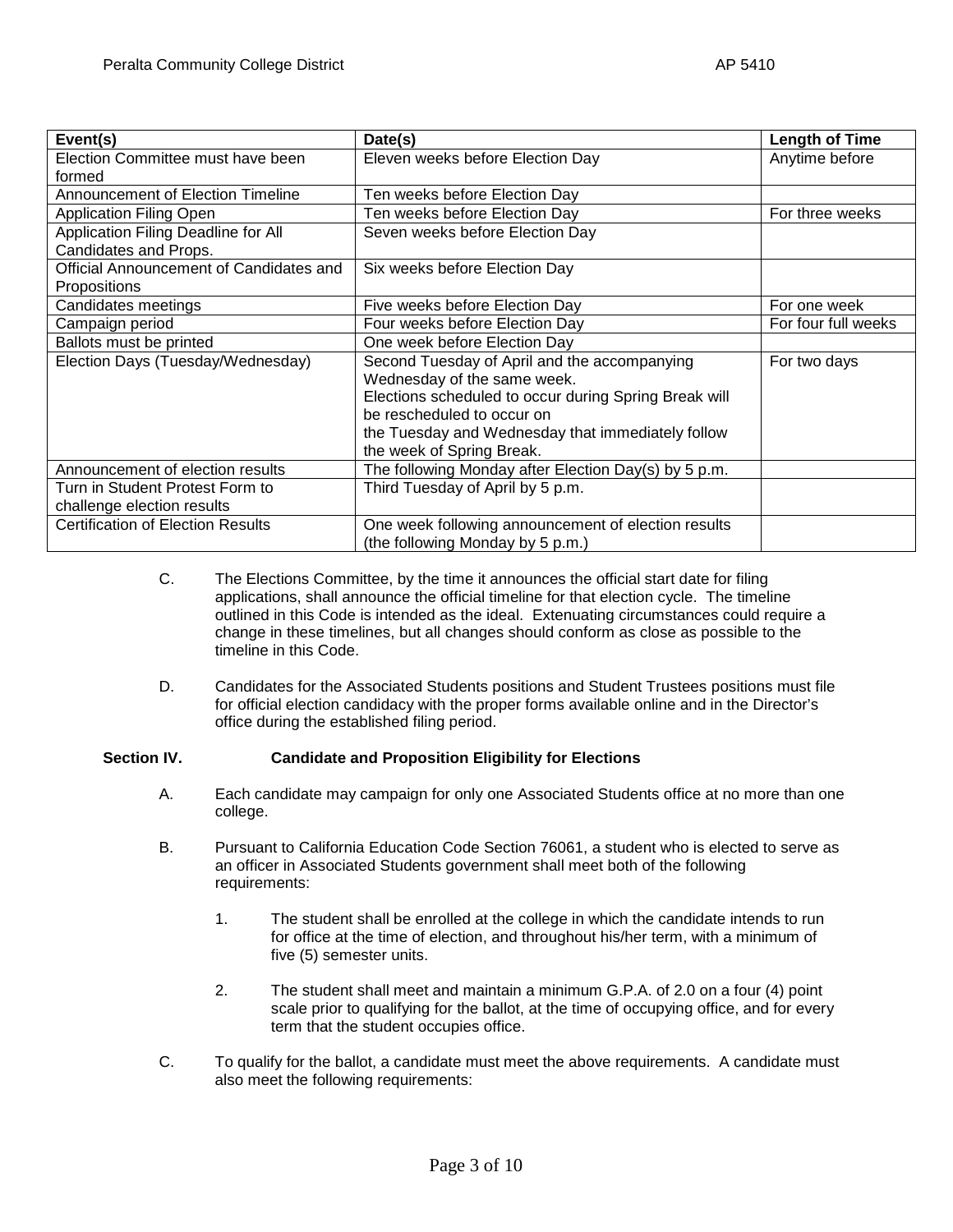- 1. Candidate must collect a minimum of 50 valid signatures of current students and submit these to the Student Activities Office or a location designated by the Election Committee.
- 2. Student Trustee candidates must collect a minimum of 200 valid signatures. One hundred from their home college and 100 which is a combination of the other three colleges.
- 3. Candidate shall be a student in good standing, and not on academic probation, disciplinary probation, financial aid probation, and/or library hold.
- 4. Candidate must attend the mandatory candidates' meeting.
- D. Write-in candidates must also meet the minimum qualifications in Section IV.A-C in order to be declared a winner of an Associated Students' election or Student Trustee.
- E. Candidates shall be given a signed receipt by the Elections Committee Chair or his/her designee, at the time of the submission of an election petition, this following a review of the submitted candidacy petitions for legibility and accuracy of petition signatures.
- F. Each candidate is solely responsible for complying with all the requirements for candidacy. Should an issue arise that the candidate did not fully comply with the application requirements, the candidate has the burden of proving full compliance to the Election Committee.
- G. Propositions
	- 1. In order to appear on the ballot, all propositions must be signed by no less than one hundred (100) registered students, unless the proposition is an amendment to the Associated Students' Constitution.
	- 2. If the proposition is an amendment to the Associated Students' Constitution, the proposition shall only need to meet the requirements set forth in the respective Associated Students' Constitution or By-Laws.
	- 3. The students must submit the last four digits of their social security numbers or student identification numbers with the petition, and the Election Committee must verify that the petitioners are current Peralta Community College District students.
	- 4. The proposition must be presented to the Elections Committee before the official announcement of election candidates and propositions.

# **Section V. Publicity for Elections**

- A. The student body must be informed of an upcoming election by the beginning of the tenth week during the semester in which an election is to be held. Publicity should be widespread, including communication to students by publication in the Laney Tower and other information literature at each college and by communication to faculty and staff at each college.
- B. The campus community should be informed about the time and place, the offices and candidates, and the propositions and initiatives that will be on the election ballot.
- C. The Elections Committee may make a Voter's Guide available to the campus community four weeks before Election Day. This guide shall include party and candidate statements,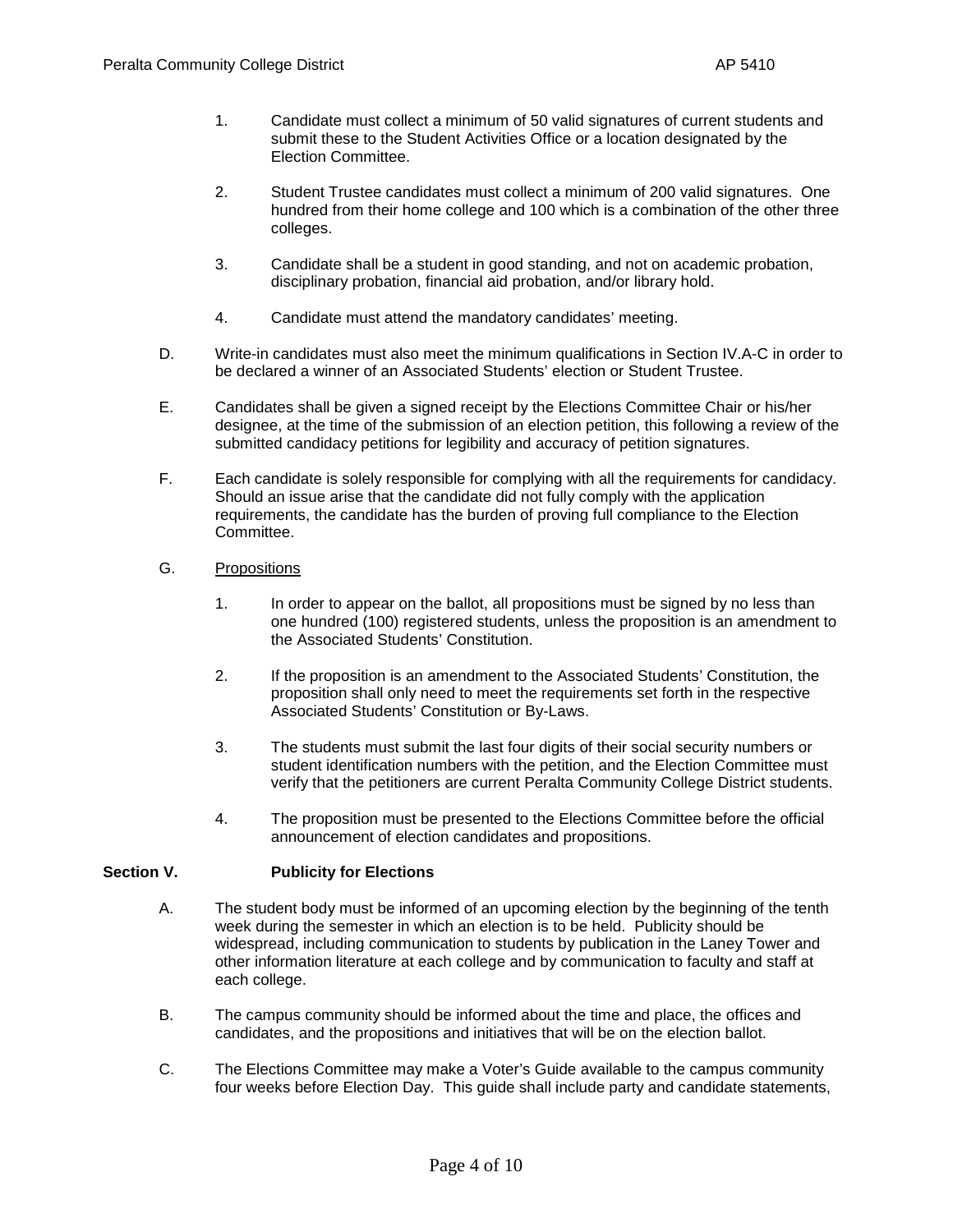the full text of all propositions and initiatives, pro and con statements regarding propositions and initiatives, and an explanation of voting procedures.

### **Section VI. The Elections Process**

- A. Candidates' Meeting
	- 1. The Election Committee or Director shall conduct a minimum of two mandatory candidates' meetings following the official announcement of the candidates, but before the official campaign period in accordance with Section III of this Code. Candidates will be given the option to attend one these two meetings.
	- 2. If a candidate fails to attend the mandatory candidates' meeting, unless due to extenuating circumstances as determined by the Election Committee, the candidate shall be disqualified from the General Election.
	- 3. At the mandatory candidates meetings, the Election Committee or Advisor shall explain campaign procedures, dates, rules, and laws and provide each candidate with a copy of this Peralta Community College District Student Elections Code.

### B. Campaign Period

- 1. The Election Committee or Director may coordinate open forum, speech events, and any other events deemed necessary during the campaign period. The Election Committee Chairperson will draw numbers from a container to determine the order of those speaking at the event(s).
- 2. Candidates may seek prior approval from faculty to enter and speak to students in the classroom.

### C. Ballots

- 1. The ballot for the election must be printed by the Elections Committee or Advisor a minimum of one week prior to Election Day.
- 2. In case of a proposition that is an amendment to the Associated Students' Constitution, any part(s) to be added, subtracted, or changed, shall be included on the ballot with the old sections affected.
- 3. No candidates shall be placed on the ballot as a slate.
- 4. Student Trustee election ballots shall be distinguishable from the general election ballots and shall be kept separate from any other ballots.
- 5. The Election Committee chairperson shall draw numbers from a container in order to determine ballot placement without showing bias. This should be done during the first mandatory candidates' meeting.

#### D. Write-In Candidates

1. There shall be one space for write-ins for each vacant office in the General Election.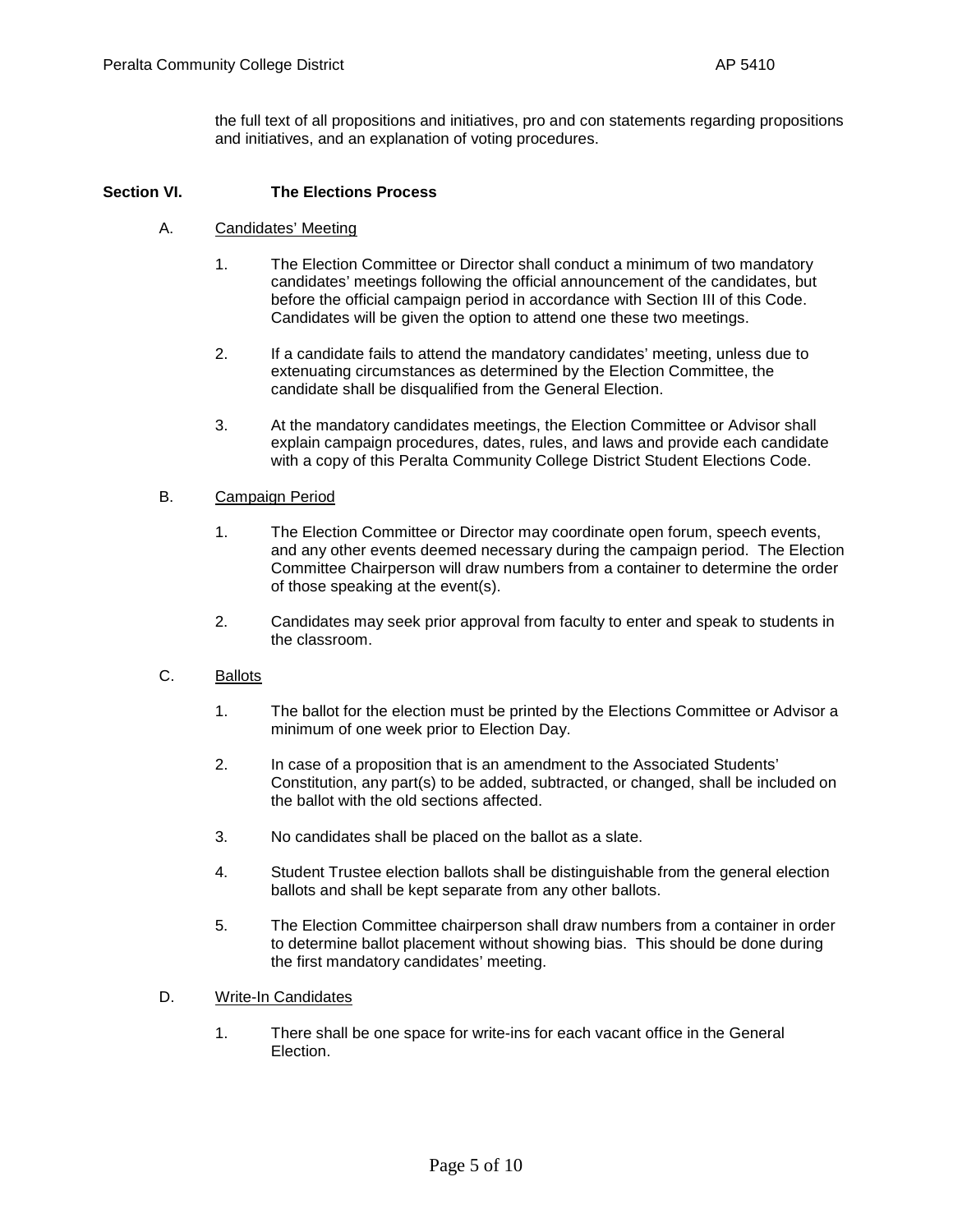- 2. A write-in candidate must be verified of eligibility by the Chairperson before campaigning. Any individual campaigning for an office without approval by the Election Committee or Advisor shall be subject to disqualification.
- 3. There shall be no write-ins eligible or counted in a run-off election.
- E. Political Parties
	- 1. All candidates have the right to campaign in association with other candidates.
	- 2. Two (2) or more persons who wish to band together for an election as a political party must be registered with Election Committee if not already a member of the Inter-Club Council (ICC) as a political organization. No such organization may use the name of any existing organization or past organization.

# F. Conduct

- 1. Candidates may begin campaigning on the official start date as determined by the Election Committee. Campaigning at any other times may be grounds for disqualification. Campaigning may consist of flyers, posters, giveaways, any other form of public advertising, or public speaking regarding a candidate's run in an election.
- 2. Campaigning shall conform to the Student Code of Conduct and to the established guidelines contained within the Elections Code, Constitution and By-Laws of each of the Peralta Colleges.
- 3. Any action of a candidate that impedes a member of the Election Committee or a poll watcher in the discharge of his/her duties shall be grounds for disqualification.

#### G. Campaign Posting

- 1. The Election Committee will designate the areas used for campaigning.
- 2. The Student Bulletin and Student Newspaper shall present adequate space for candidates in a non-partisan manner.
- 3. The Election Committee shall designate the maximums of campaign materials that may be distributed by each candidate.
- 4. All candidate campaign material must contain the candidates' name and the position in which he/she is running.
- 5. No candidate shall interfere with the campaigning of any other candidate, nor shall he/she interfere with the dissemination of information by any student publication. Failure to obey this provision shall be grounds for disqualification.
- 6. No candidate shall publish or post campaign materials featuring factually inaccurate information about any Associated Students candidate or their endorsements. Failure to obey this provision shall be grounds for disqualification.
- 7. Candidates shall remove all signs, posters and/or displays within forty-eight (48) hours of notification of the official closing of the General Election. Failure to do so may result in the college imposing fines for clean up and a hold on candidates' records.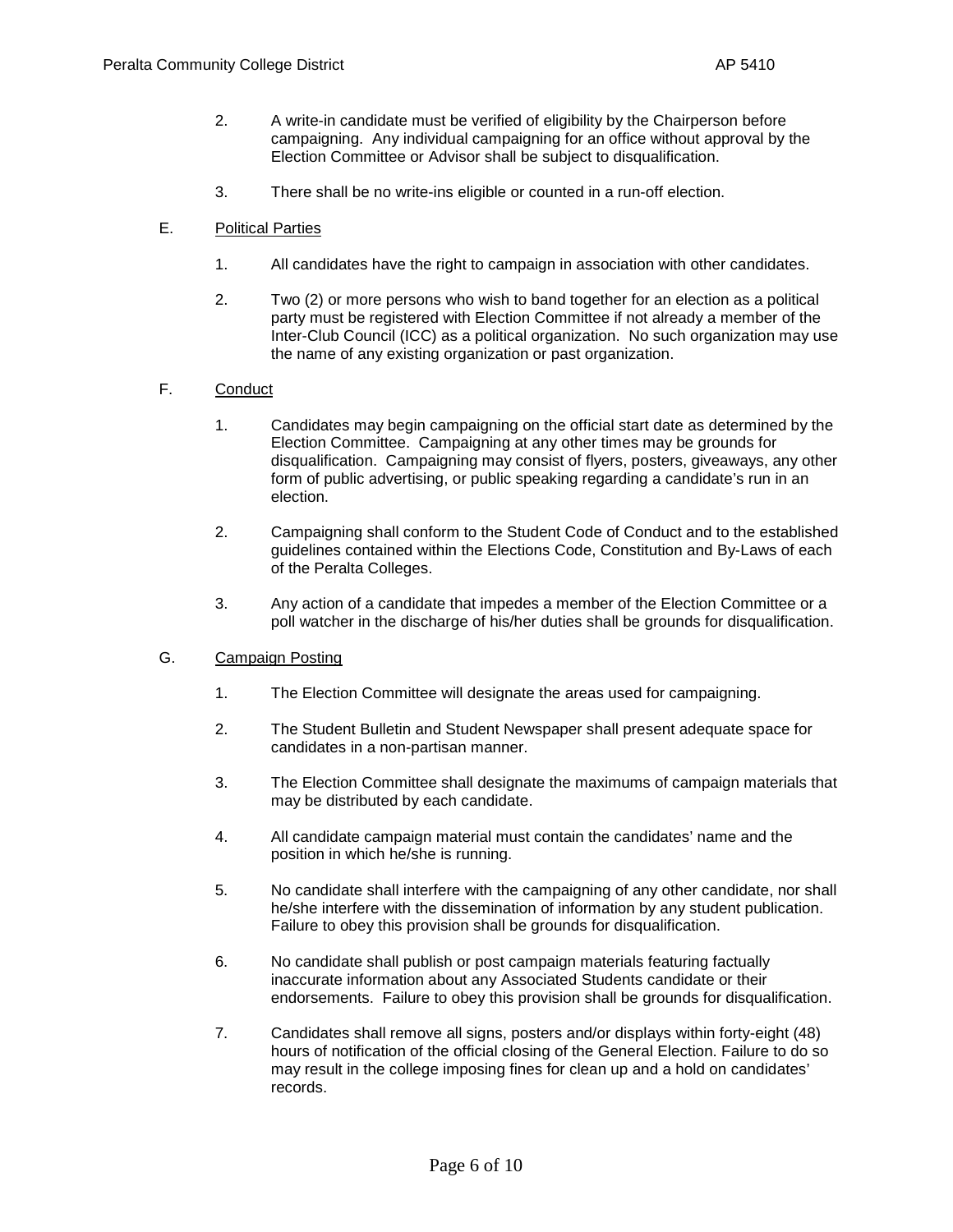8. Violations of these provisions may be grounds for disqualification.

# H. Campaign Expense Limits

- 1. Each Candidate shall not spend more than \$150.00 on campaign activities for the General Election. Any donated materials must be assessed at full retail value and clearly itemized as part of the \$150.00 limit.
- 2. Each candidate shall submit an expenditure report, which must include receipts clearly itemizing any personal funds and donations to be used in the General Election.
- 3. Expenditure reports shall include all sources of gifts, donations, and/or other services to be used in the General Election.
- 4. Each candidate shall submit an expenditure report to an Election Committee cochair no later than the end of the last day of the General Election. Failure to submit a report may be grounds for disqualification.
- 5. The Election Committee shall review all candidates' expenditure reports prior to official certification of the General Election results. Any substantial inaccuracies in an expenditure report may be grounds for disqualification.
- 6. All candidates who campaign in association with other candidates must still turn in individual expenditure reports.

### **Section VII. Election Day**

- A. The elections shall be held under the auspices of the Elections Committee, with the assistance of neutral elections observers/workers, e.g., Student Activities' staff and League of Women Voters.
- B. The elections shall be held on no less than two consecutive days and for a minimum of seven hours each day, with specific poll-opening times dictated by each college. Every opportunity to vote must be made available to evening students.
- C. There shall be at least one polling place on each campus.
- D. Each polling place shall be staffed by no less than two neutral poll workers.
- E. Twenty copies of the official Voter's Guide must be available at the polling location for review by potential voters.
- F. Prior to the opening of each poll site the poll workers shall remove all campaign materials, all student publications containing endorsements, and any campaign materials that are clearly visible and legible from within one hundred (100) feet of the polling site.
- G. Any campaigning or any distribution of student publications within one hundred (100) feet of an open polling site shall be grounds for disqualification. This shall include the posting of any literature related to the campaign.
- H. Upon presentation of either a student identification card or valid state identification, any currently registered student at the college at which the elections are held may vote. The voter must sign an official voter registration list available at the polling location.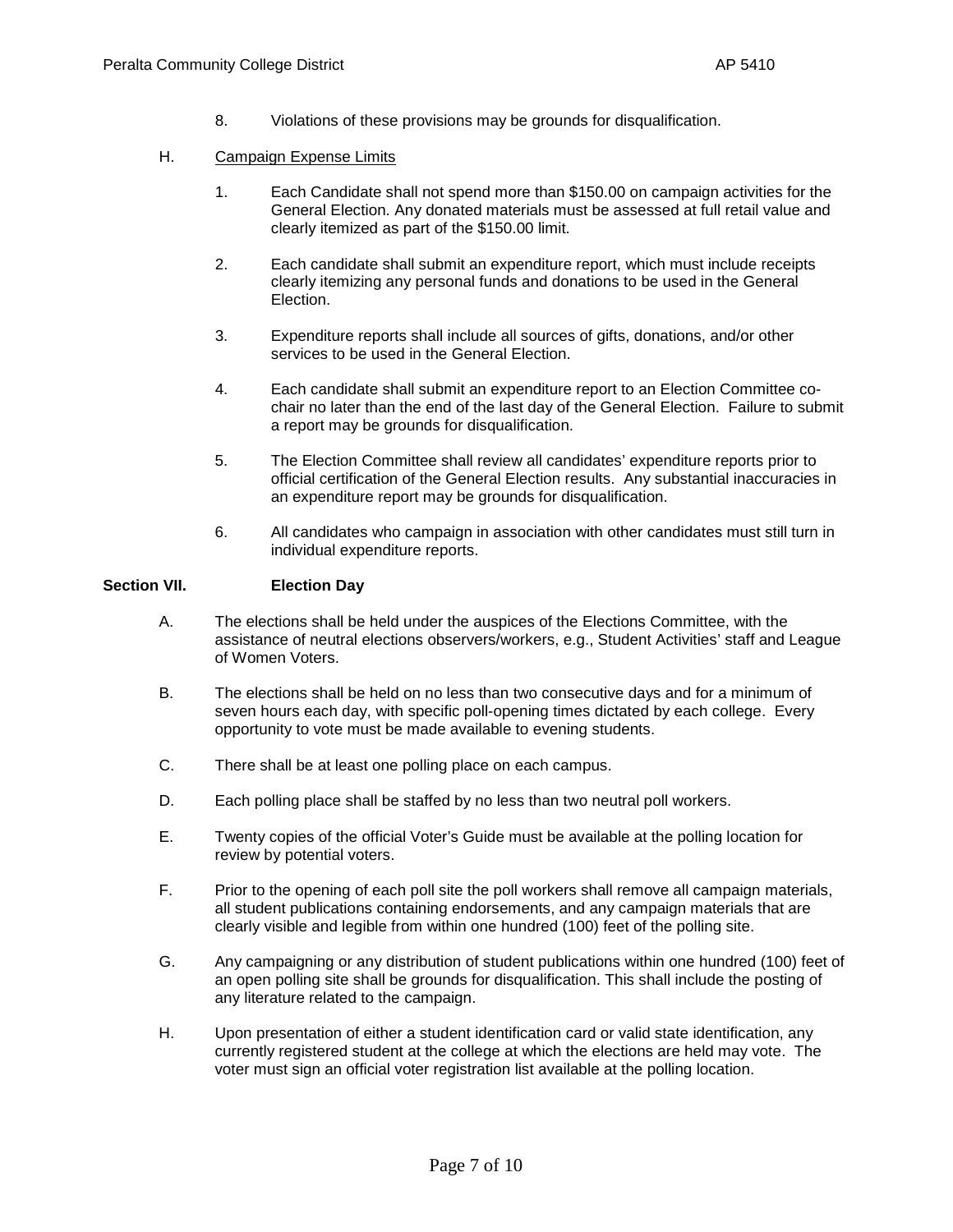- I. Ballots shall be maintained in a locked ballot box and in a secure location during the election.
- J. No student shall vote at more than one college. Students enrolled in more than one college may select their home college, as long as they are taking at least one unit at their home college.

### **Section VIII. Election Results**

#### A. Tallying the Votes

- 1. Ballots shall be counted by the Elections Committee Chairperson, representatives from the college administration (which may include the Student Advisor), elections workers, or neutral observers, e.g. League of Women Voters. The counting of ballots shall occur immediately following the completion of the voting process. All ballots by students who voted at more than one college shall not be counted.
- 2. A candidate for President or Vice-President must receive a majority of the valid votes cast. If no one receives a majority, a run-off will be held between the top two (2) candidates.
- 3. The candidate who receives the highest number of votes in the runoff election shall be the winner of the contested position.
- 4. In a case where someone is running unopposed, the unopposed candidate shall be declared the winner.
- 5. Propositions shall be approved only if a majority of the votes cast on the issue support the proposal unless otherwise required by California State Law, District policy, or the respective Associated Students Constitution and By-Laws. In the case of a proposed Constitutional amendment, the amendment shall be approved only if two-thirds (2/3) of the votes cast on the issue support the amendment unless otherwise required by the Associated Students Constitution and By-Laws.
- 6. Student Trustee ballots shall be counted at the District Office at the close of the election by the Directors of Student Activities and Campus Life from the colleges and the Associate Vice Chancellor of Student Services or designee.
- B. Announcing the Results
	- 1. Election results shall be announced twenty-four hours following an election in accordance with Section III (Timeline).

#### C. Protesting the Results

- 1. Any and all alleged violation(s) of the Associated Students Election Code must be submitted, in writing, using the appropriate General Election protest form, to the Election Committee within three days of the announcement of election results in accordance with Section III (Timeline). Any and all alleged violation(s) of the Peralta Community College District Student Elections Code submitted afterwards may be considered by the Election Committee as invalid.
- 2. The General Election protest form must contain a clause stating that the signature(s) of the griever(s) on the form constitute(s) an acceptance of any decision made by the Election Committee regarding the specified grievance.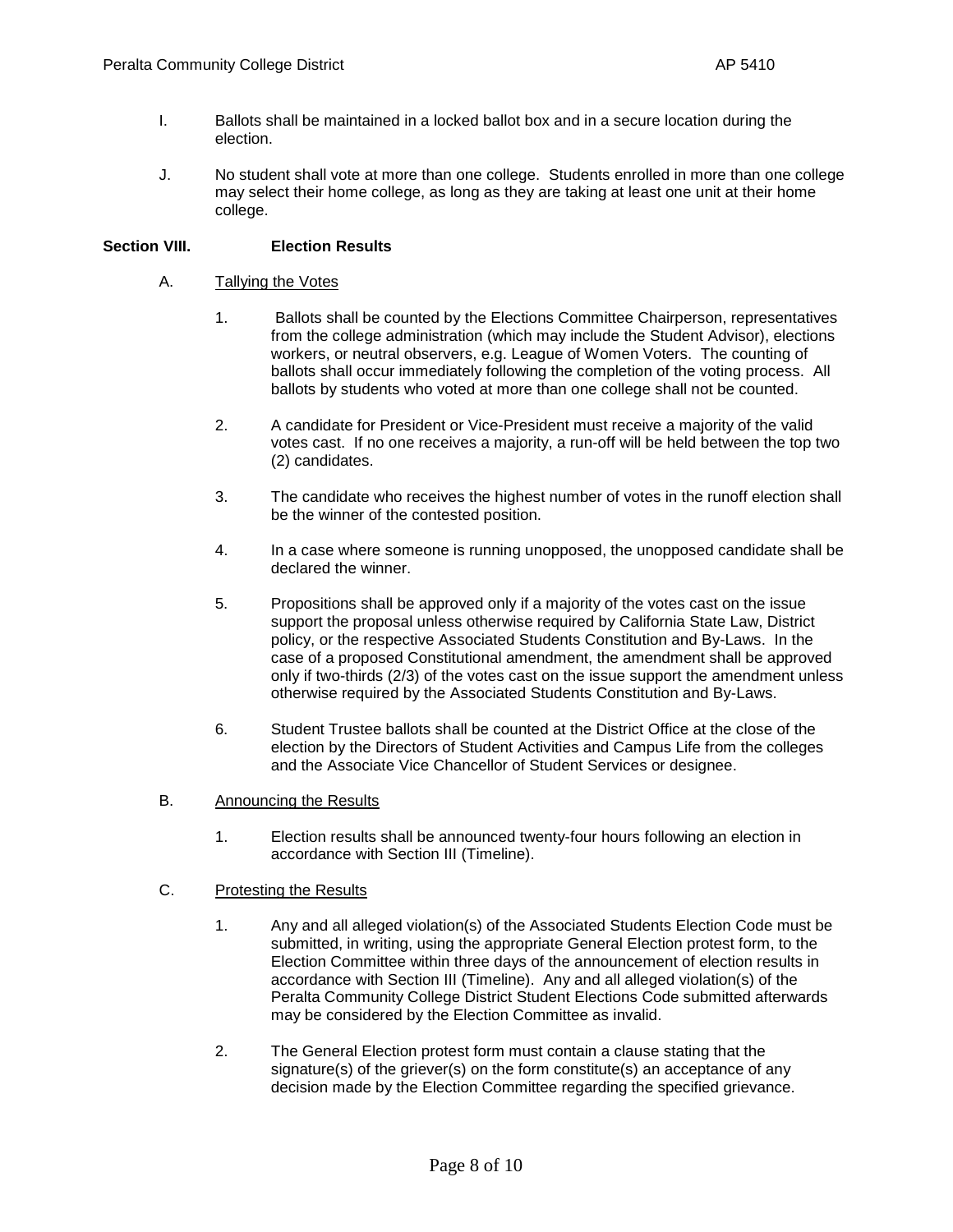- 3. The griever must state whether the alleged violation(s) of the Associated Students Elections Code require a specific remedy. If a specific remedy is necessary, the griever must specify both the nature and provisions of the remedy.
- 4. The Election Committee shall review all alleged violation(s) of the Peralta Community College District Student Elections Code.
- 5. Any decision made by the Election Committee to disqualify any candidate shall require a two-thirds (2/3) vote of the entire Election Committee.
- 6. All decisions made by the Election Committee regarding the alleged violation(s) of the Peralta Community College District Student Elections Code by any candidate shall be final and binding to any and all parties involved.
- 7. The Election Committee may refer to the appropriate College office for possible disciplinary action for any candidate found in violation of campaign rules and regulations.

### D. Violations

- 1. Any attempt by a candidate to violate the Student Elections Code and directives by the Election Committee shall be grounds for disqualification as determined by the Election Committee.
- 2. Violations of campaign procedures shall be subject to review and censure by the Elections Committee of each College. Violation of campaign rules shall be subject to review and adjudication by the Elections Committee of each College. Violations of campaign rules may lead to disqualification from the election.
- 3. Any deliberate violation of any ruling of the Election Committee shall be grounds for disqualification.
- 4. A plea of ignorance shall not be considered a valid defense to an infraction of the Peralta Community College District Student Elections Code or any ruling of the Election Committee.
- 5. Disqualification may only be based on violation of rules specified in the Peralta Community College District Student Elections Code and/or rulings of the Election Committee. The Election Committee shall have the discretion to determine the applicability or enforceability of any reported or discovered violations.
- E. Certifying the Results
	- 1. Following review and deliberation of any protests to the election results, the Elections Committee and the Administration of the College (which may include the Director) shall certify election results as official.
- F. Swearing In/Affirming of All Newly Elected Officers
	- 1. All newly elected officers must be sworn/affirmed into office by the Associated Students Chief Justice in accordance with Associated Students Constitution and By-Laws of each College.